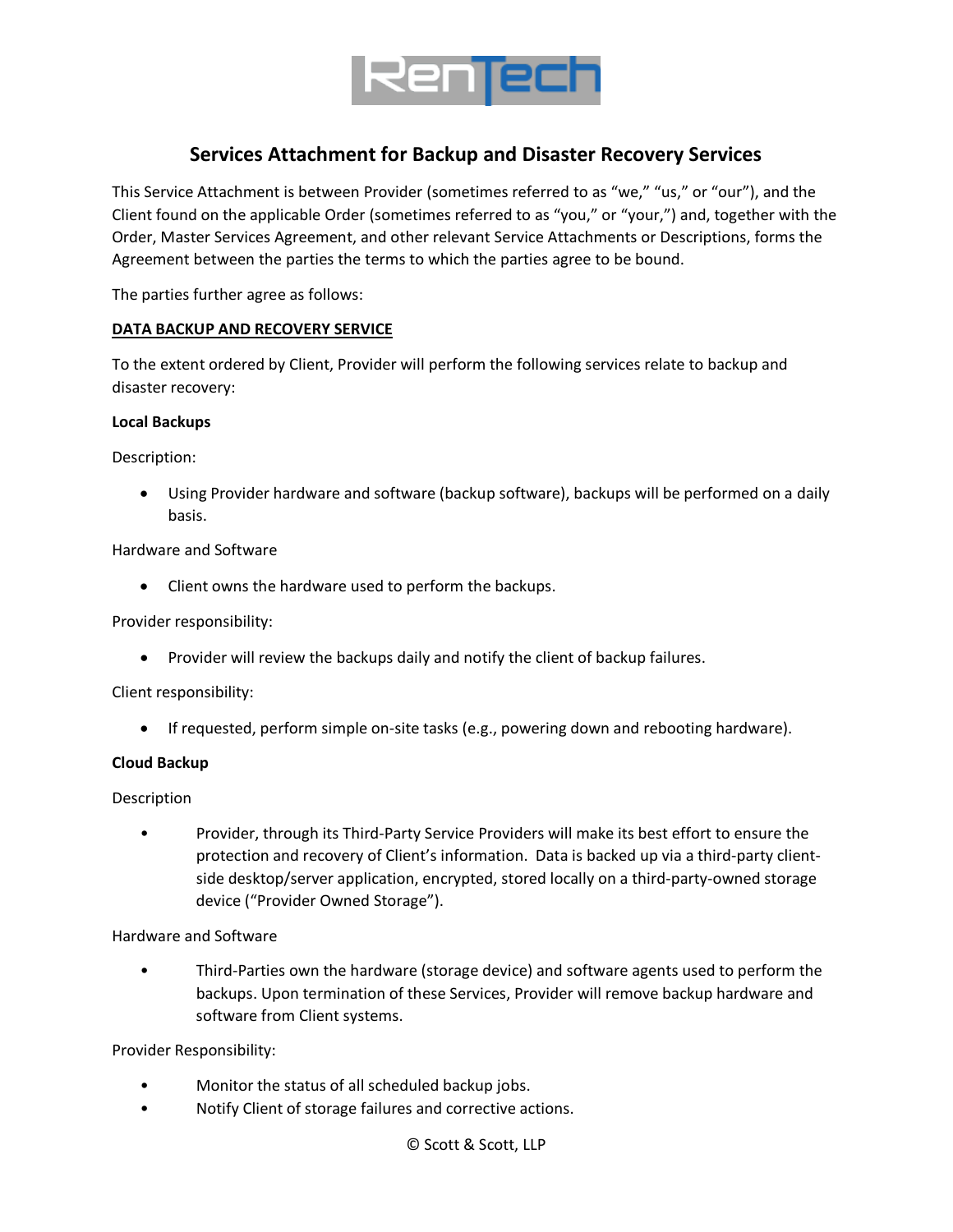- Perform additional remote responsibilities to manage storage.
- Provide remote administrative services.
- Contact Client should user intervention be required, such as power cycling servers and/or storage.

Client responsibility:

• If requested, perform simple on-site tasks (e.g., powering down and rebooting hardware).

## **Backup Hardware**

Upon Client's request, Provider will provide to Client network equipment on a rental basis to facilitate the data backup process ("Provider-Supplied Backup"). Client will incur an additional monthly rental charge for any Provider-Supplied Backup as well as an additional, one-time equipment installation and setup charges. The MSA terms pertaining to Provider-owned Equipment apply to all such hardware.

IF CLIENT CHOOSES A NON-PROVIDER-SUPPLIED BACKUP SOLUTION, PROVIDER CANNOT GUARANTEE ANY OUTCOMES. CLIENT SHALL BE SOLELY RESPONSIBLE FOR ANY RESULTING OUTCOMES FOR NOT USING THE PROVIDER-SUPPLIED BACKUP SOLUTION, PROVIDER MAY CHANGE THE PROVIDER-SUPPLIED BACKUP AT ANY TIME.

## **Support Services**

Provider will deliver support for the Services during normal business hours. In connection with the Services that are within the scope of this Service Attachment, we will provide to your designated administrator(s), technical contacts or users (1) management of the Services by individuals trained in the Services you have selected, and (2) phone and e-mail support during normal business hours.

#### **Setup**

Provider will install the Hardware and Application, schedule all backup routines, program alerts, and ensure a successful initial backup.

In the event Client has a large initial backup or limited Internet connectivity; Provider, at its discretion, can require a seed backup to be performed either before online backups can occur, upon any relevant, significant changes to the environment to be covered by the Services (including, without limitation, if new local storage is introduced), or whenever, in Client's or Provider's reasonable discretion, a new baseline backup must be saved. Seed backups are billed at the rate specified in the Order.

#### **File Recovery Services**

To the extent ordered by Client, Provider will:

- Create and modify up to the number of backup jobs listed in the Order.
- Monitor up to the number of backup jobs listed in the Order.
- Monitor the status of all scheduled and on-demand backup jobs.
- Notify Client by email of backup drive failures and corrective actions.
- Remotely perform up to the number of Client-requested restore operations listed in the Order.
- Perform additional remote responsibilities to manage Client's backup drive and physical inventory.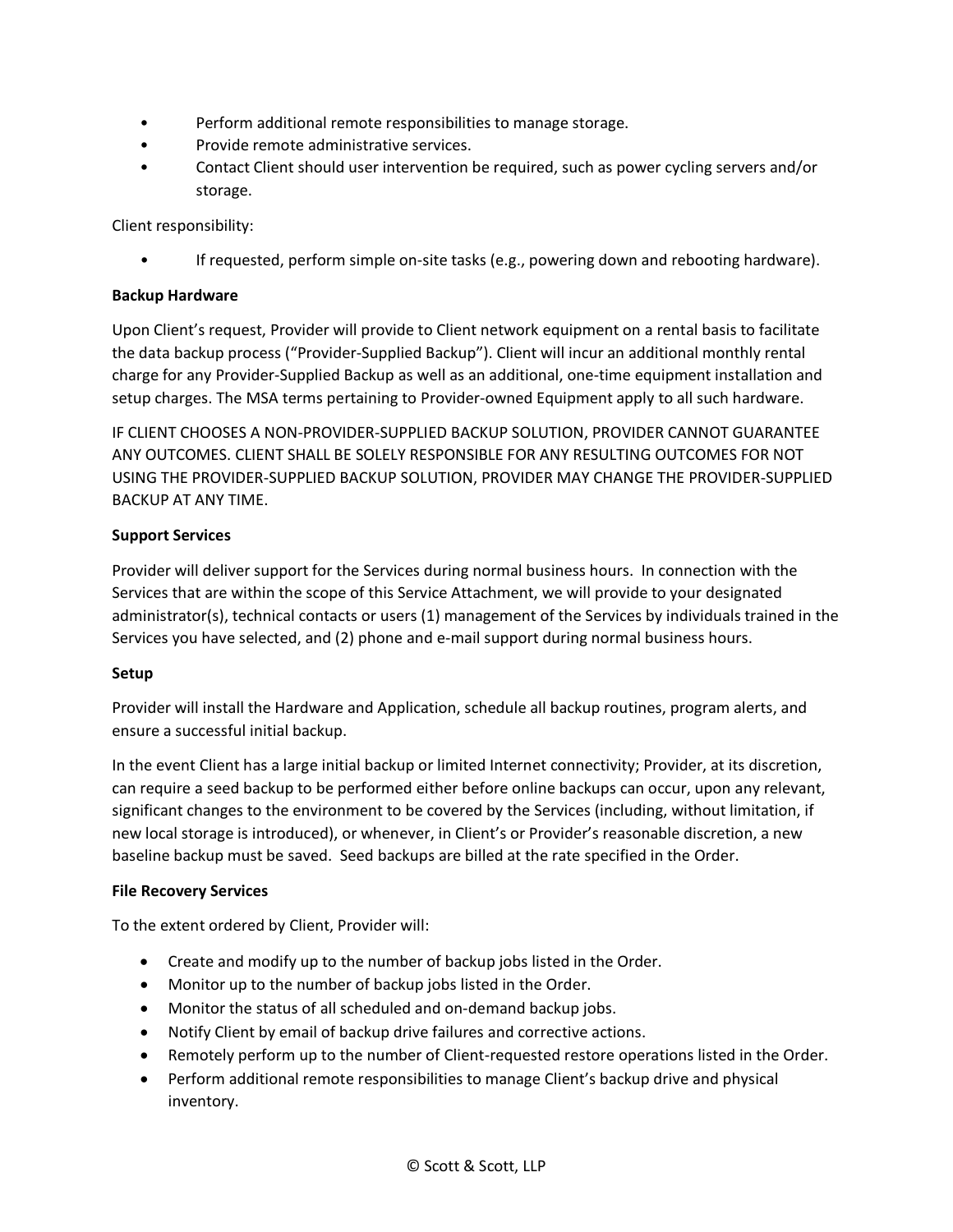- Facilitate the ordering of new backup drives as requested by Client.
- Provide remote administrative services as requested by Client.
- Contact Client should user intervention be required, such as cycling of backup drives.

## **File Backup**

- Provider will work with Client to develop a comprehensive disaster-recovery plan that incorporates the Services to be delivered under this Service Attachment.
- If Client experiences an event precipitating a major, multi-user loss of data, Client may notify Provider that a data loss event has occurred.

## **CLIENT OPERATING ENVIRONMENT**

Unless otherwise agreed in writing by the parties, Client must ensure the availability of Client's network, IP WAN connection, and all component systems to be backed up by the Provider backup Service.

In addition, unless otherwise agreed in writing by the parties, Client also must define appropriate backup sets and schedules for those systems to be backed up before Provider may commence delivery of Services under this Attachment. Provider cannot and does not guarantee to successfully back up all open files.

Unless otherwise specifically agreed by the parties, Provider is not obligated to perform any data forensic or restoration operations under this Attachment.

## **CONFIDENTIALITY AND DATA SECURITY**

For confidentiality and security reasons, data transmitted is neither opened nor read by any of the Provider backup processes. Therefore, unless otherwise agreed by the parties, Client must ensure that data integrity, including virus checking, is maintained with respect to Client's own data.

#### **SERVICE FEES AND SUPPORTED DEVICES**

#### **Setup Fee**

Prior to the delivery of the Services, Provider will charge a Setup Fee in order to connect to Client's environment and to deploy any software or hardware required in order to deliver the Services under this Service Attachment. Provider will identify the Setup Fee in an initial invoice, and Client shall pay the Setup Fee, as set forth in the Order. Provider shall have no obligation to continue with the delivery of any Services under this Service Attachment until it receives payment for the Setup Fee.

#### **Service Fee**

Provider will conduct a monthly inventory of the environment to be covered by the Services and will determined by (1) the total number of client installations covered within the scope of this Service Attachment (collectively, "Backup Units"), and (2) the volume, if any, of offsite data-storage capacity required to back up Client Data (defined below) rounded to the nearest gigabyte.

If the number of Backup Units determined by Provider in any month is greater than the number of Backup Units determined at the beginning of the preceding month, Provider (1) will include in its next invoice charges for all additional Backup Units placed in service during the preceding month, and (2) will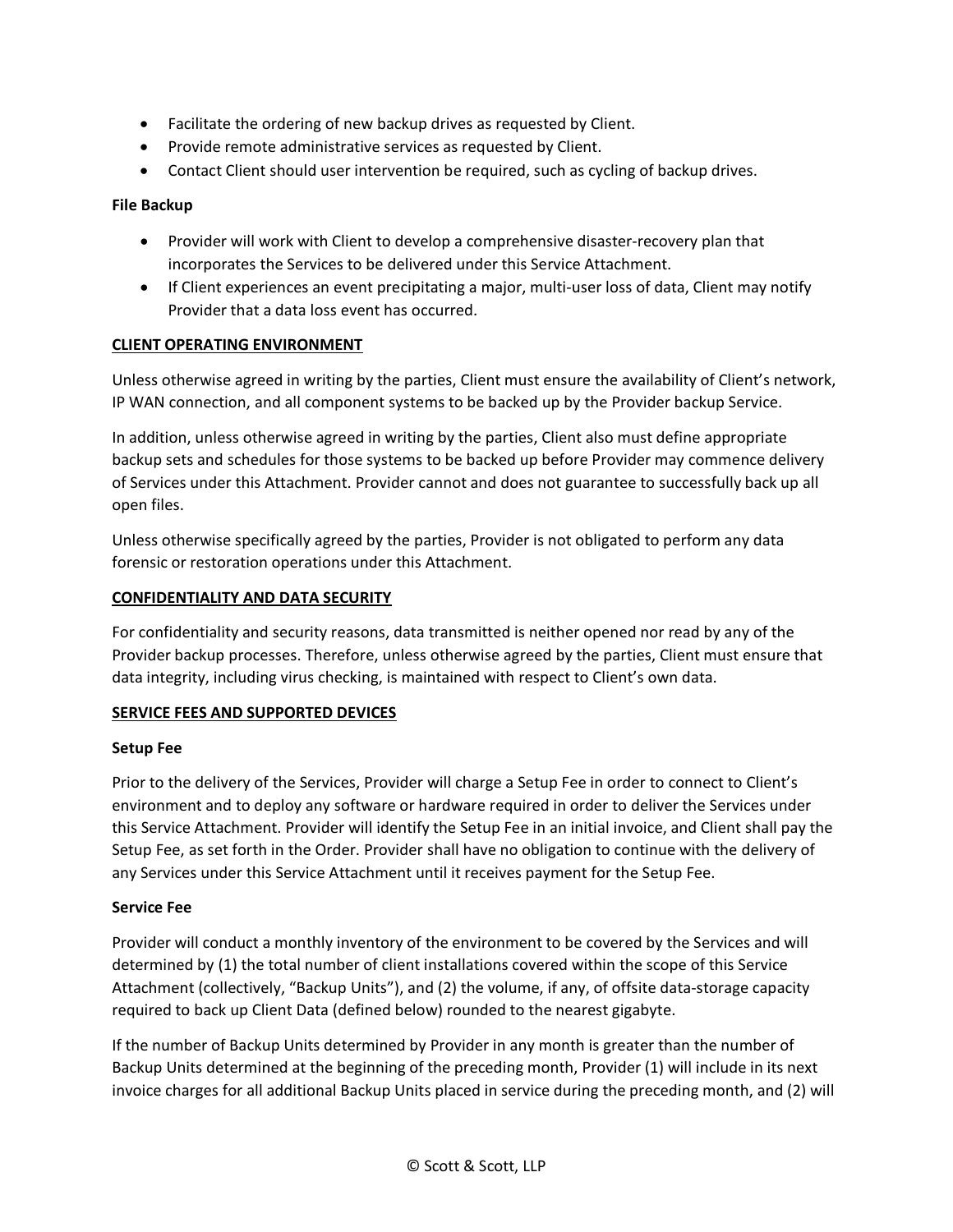increase the number of Backup Units invoiced in future months, unless and until Provider determines that the number of Backup Units has decreased.

Client shall pay Service Fees specified in the Order. Any devices backed up via the Services must be limited to equipment accessed only by Client's employees, consultants, contractors or agents who are authorized to use the Services. Client shall not allow any third parties to access any devices connecting to Services within the scope of this Service Attachment.

The fees to be charged will be based on actual number of Backup Units added to the scope of this Service Attachment, as directed by Client, and on the actual volume of any offsite data-storage capacity required to back up Client Data (defined below) rounded to the nearest gigabyte, subject to a required monthly minimum of the greater of (1) 50 GB, or (2) the data volume identified in the first month's invoice for Services. In addition, under no circumstances during the Term (defined below) may the total number of Backup Units decrease to less than the number of Backup Units indicated on the first month's invoice for Services. Provider's invoices will be based on at least that number, notwithstanding any actual decreases in those numbers. As set forth in the MSA, Client shall pay all such charges specified in the Order.

## **Adjustments to Service Fee Rates**

In addition to any fee increase resulting from changes to the number of Backup Units or offsite data storage volumes, at any time after the parties sign this Service Attachment, Provider may deliver an updated Fee Schedule identifying any new or modified Service Fee Rates that it will begin charging for any Services provided to Client under this Service Attachment. Provider shall give Client no less than thirty (30) days' notice of any such Fee Schedule updates. Following its receipt of such notice, if any rates previously charged under this Service Attachment will have increased more than 10% over the rates charged during the last 12 months, then Client may terminate this Service Attachment without incurring any additional charges or penalties, if any, that it ordinarily would incur for such termination.

#### **PROVIDER OBLIGATIONS AND WARRANTY**

In addition to delivery of the Services, Provider accepts the following obligations under this Service Attachment:

#### **Data Security and Privacy**

In addition to its other confidentiality obligations under this Service Attachment, Provider shall not use, edit or disclose to any party other than Client any electronic data or information stored by Provider, or transmitted to Provider, using the Services ("Client Data"). Provider further shall maintain the security and integrity of any Client Data under Provider's direct control, in accordance with any parameters described in this Service Attachment.

As between Provider and Client, all Client Data is owned exclusively by Client. Client Data constitutes Confidential Information subject to the terms of the MSA. Provider may access Client's User accounts, including Client Data, solely to respond to service or technical problems or otherwise at Client's request.

#### **Maintenance Windows**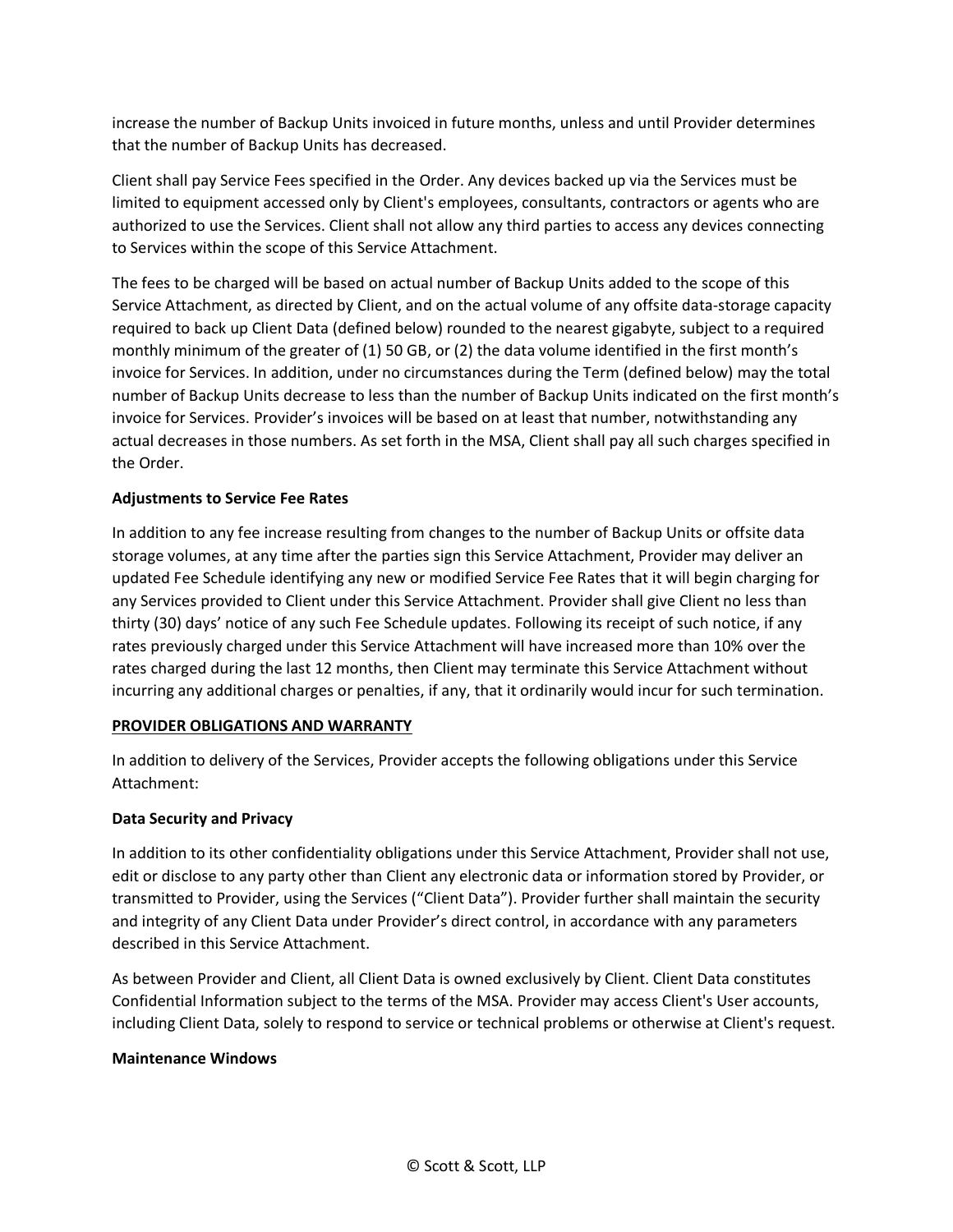Routine server and application maintenance and upgrades will occur during scheduled maintenance windows, and some applications, systems or devices may be unavailable or non-responsive during such times.

## **Warranty**

Provider warrants that the Services will be performed materially in accordance with the service documentation previously provided for the Services in a professional and workmanlike manner.

The online documentation for the Services is incorporated as a part of this Service Attachment. We reserve the right at any time to modify the online documentation by posting any changes at the above URL, at which time the modified documentation will supersede and replace in its entirety any prior online documentation. However, we further warrant that the functionality of the Services will not materially decrease from that available as of the Service Start Date (defined below).

HOWEVER, PROVIDEAR DOES NOT WARRANT THAT THE SERVICES WILL BE UNINTERRUPTED, ERROR-FREE, OR COMPLETELY SECURE. THERE ARE RISKS INHERENT IN INTERNET CONNECTIVITY THAT COULD RESULT IN THE LOSS OF YOUR PRIVACY, CONFIDENTIAL INFORMATION, AND PROPERTY. WE HAVE NO OBLIGATION TO PROVIDE SECURITY OTHER THAN AS STATED IN THIS SERVICE ATTACHMENT. WHILE THE SERVICES ARE DESIGNED TO IMPROVE THE PROBABILITY OF THE PROTECTION AND RECOVERY OF INFORMATION COMPARED TO THE CLIENT'S CURRENT METHODS EMPLOYED, PROVIDER MAKES NO CLAIMS OR WARRANTIES THAT DATA BACK-UPS AND DATA / SERVER / DESKTOP RECOVERIES USING THE SERVICES WILL BE ERROR FREE OR THAT ALL RECOVERIES CAN BE PERFORMED WITHIN A CERTAIN TIME FRAME.

IN ADDITION, CLIENT ACKNOWLEDGES THAT THIS AGREEMENT CONVEYS NO WARRANTIES, EXPRESS OR IMPLIED, BY ANY THIRD-PARTY VENDORS OF SOFTWARE PRODUCTS MADE AVAILABLE TO CLIENT BY PROVIDER AND THAT THOSE VENDORS DISCLAIM ANY AND ALL LIABILITY, WHETHER DIRECT, INDIRECT OR CONSEQUENTIAL, ARISING FROM THE SERVICES.

#### **ADDITIONAL CLIENT OBLIGATIONS**

#### **Hardware Equipment**

Client equipment must be maintained under manufacturer's warranty or maintenance contract or is in working order. Provider is not responsible for client equipment that is not maintained under manufacturer's warranty or maintenance contract or that is otherwise out of order. All fees, warranties, and liabilities against Provider assumes equipment is under manufactures warranty or maintenance contracts or is in working order.

Provider in its reasonable opinion and supported by manufacturer information, may designate certain equipment as obsolete or defective, and therefore exclude it from coverage under this Agreement.

#### **Minor On-Site Tasks**

Provider may occasionally ask you to perform simple on-site tasks (e.g., powering down and rebooting a computer). Client agrees to cooperate with all reasonable requests.

#### **Server Upgrades or Repair**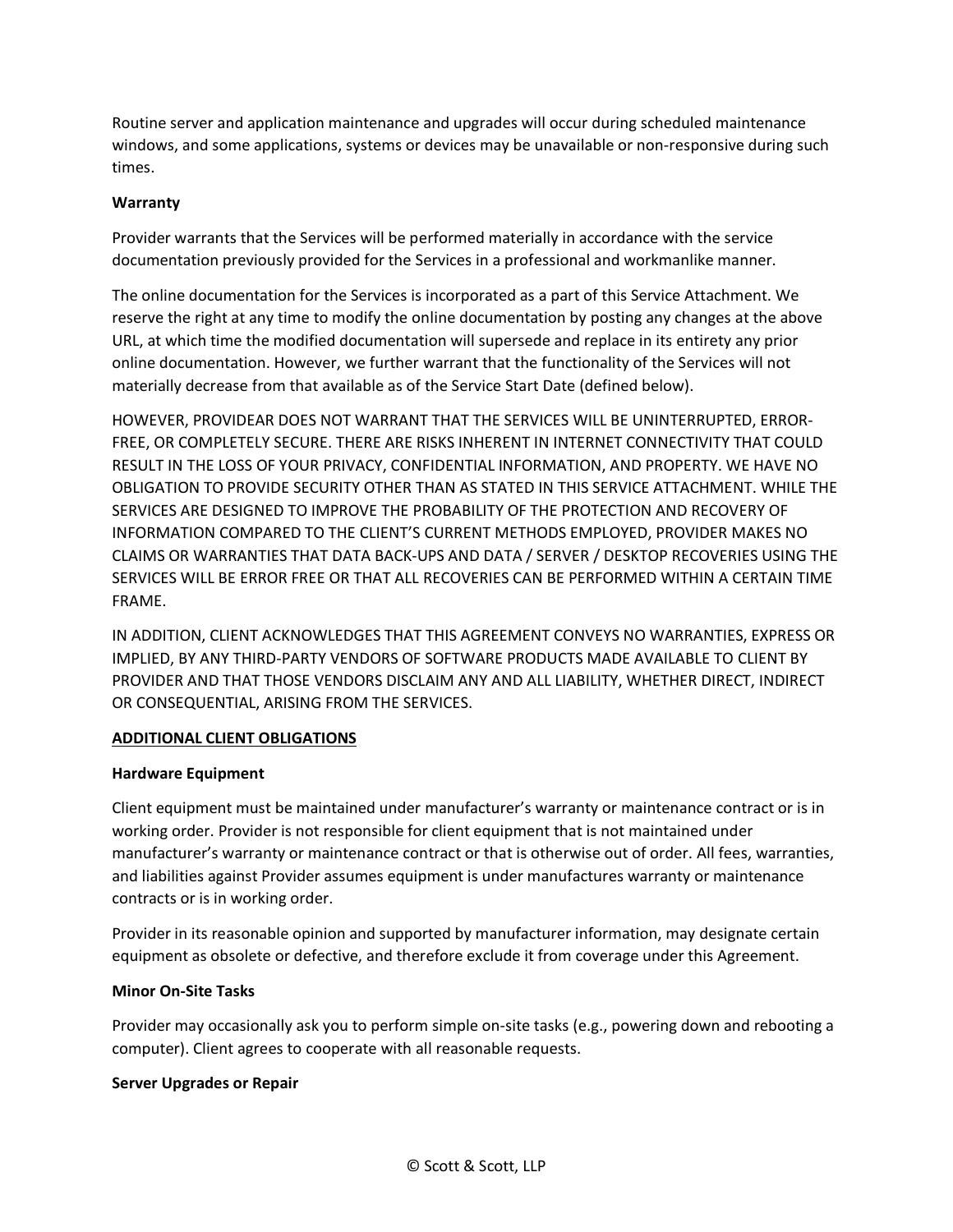Provider will authorize all server upgrades or repairs. Client agrees not to perform any of these actions without notifying Provider.

## **Software Media**

Client shall obtain and supply all necessary software media with installation keys (if any) upon request.

Except for any software provided by Provider in connection with the Services, you are solely responsible for obtaining all required software licenses, including all client access licenses, if any, for the software products installed on your computers.

## **TERM**

#### **Term**

This Service Attachment is effective on the date specified on the Order (the "Service Start Date"). Unless properly terminated by either party, this agreement will remain in effect through the end of the term specified on the Order (the "Initial Term").

#### **Renewal**

"RENEWAL" MEANS THE EXTENSION OF ANY INITIAL TERM SPECIFIED ON AN ORDER FOR AN ADDITIONAL TWELVE (12) MONTH PERIOD FOLLOWING THE EXPIRATION OF THE INITIAL TERM, OR IN THE CASE OF A SUBSEQUENT RENEWAL, A RENEWAL TERM. THIS SERVICE ATTACHMENT WILL RENEW AUTOMATICALLY UPON THE EXPIRATION OF THE INITIAL TERM OR A RENEWAL TERM UNLESS ONE PARTY PROVIDES WRITTEN NOTICE TO THE OTHER PARTY OF ITS INTENT TO TERMINATE AT LEAST SIXTY (60) DAYS PRIOR TO THE EXPIRATION OF THE INITIAL TERM OR OF THE THEN-CURRENT RENEWAL TERM.

CLIENT MAY CANCEL AN AUTOMATIC RENEWAL BY CONTACTING PROVIDER.

#### **Month-to-Month Services**

If the Order specifies no Initial Term with respect to any or all Services, then we will deliver those Services on a month-to-month basis. We will continue to do so until one party provides written notice to the other party of its intent to terminate those Services, in which case we will cease delivering those Services at the end of the next calendar month following receipt such written notice is received by the other party.

#### **Early Termination by Client With Cause**

Client may terminate this agreement for cause following sixty (60) days' advance, written notice delivered to Provider upon the occurrence of any of the following:

- We fail to fulfill in any material respect our obligations under this agreement and fail to cure such failure within thirty (30) days following our receipt of your written notice.
- We terminate or suspend our business operations (unless succeeded by a permitted assignee under this agreement)

#### **Early Termination by Client Without Cause**